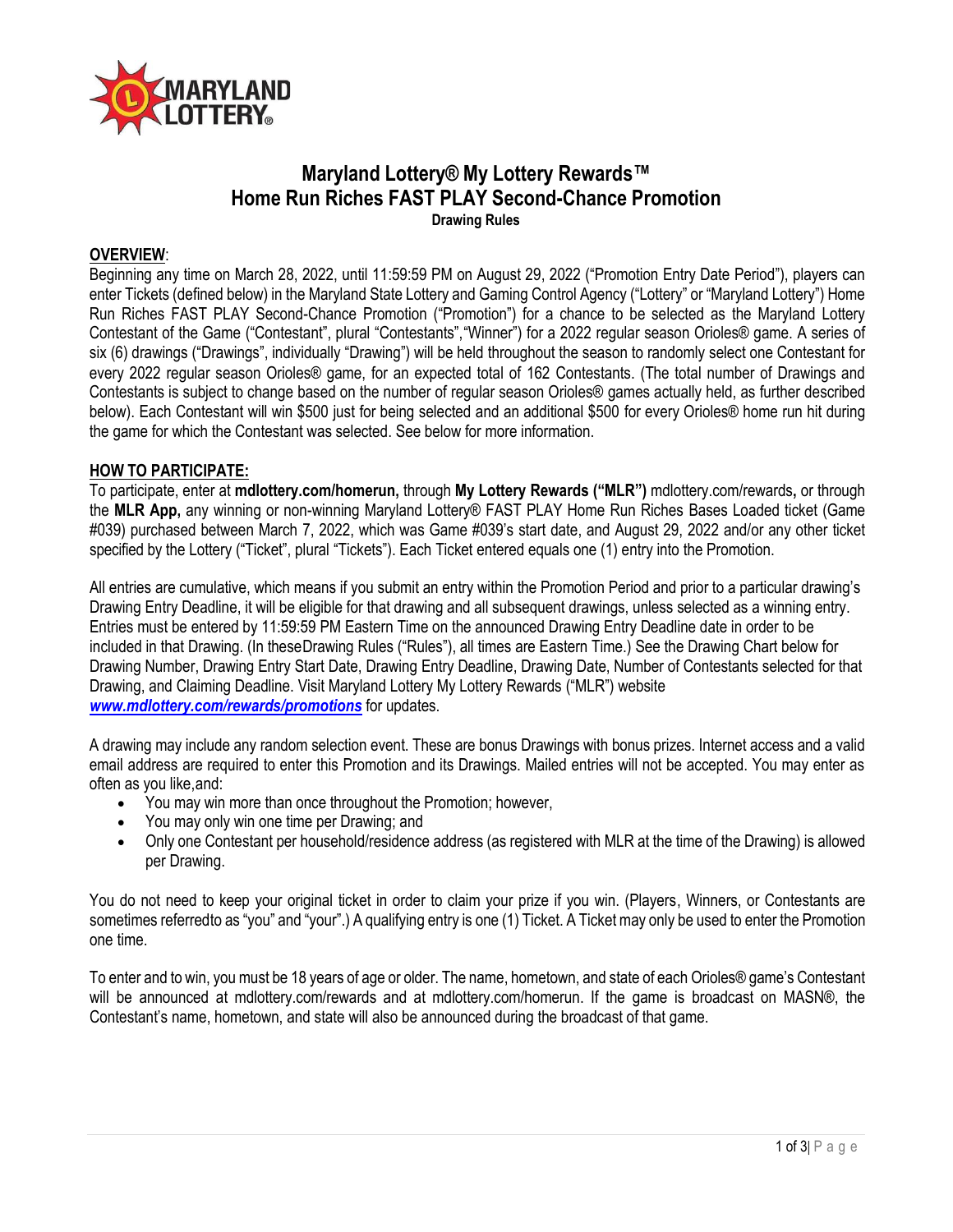| <b>DRAWING</b><br><b>NUMBER</b> | <b>DRAWING</b><br><b>ENTRY START</b><br><b>DATE</b> | <b>DRAWING ENTRY</b><br><b>DEADLINE</b><br>11:59:59 PM ON: | DRAWING DATE    | # OF<br><b>CONTESTANTS</b> | <b>CLAIMING DEADLINE</b><br>FOR CONTESTANTS<br>4:30 PM ON: |
|---------------------------------|-----------------------------------------------------|------------------------------------------------------------|-----------------|----------------------------|------------------------------------------------------------|
|                                 | March 28, 2022                                      | April 4, 2022                                              | April 5, 2022   |                            |                                                            |
|                                 | March 28, 2022                                      | April 25, 2022                                             | April 26, 2022  | 30                         |                                                            |
|                                 | March 28, 2022                                      | May 23, 2022                                               | May 24, 2022    |                            |                                                            |
|                                 | March 28, 2022                                      | June 27, 2022                                              | June 28, 2022   | 25                         | December 1, 2022                                           |
|                                 | March 28, 2022                                      | July 25, 2022                                              | July 26, 2022   |                            |                                                            |
|                                 | March 28, 2022                                      | August 29, 2022                                            | August 30, 2022 | 32                         |                                                            |

## **Contestant Prize:**

- 1. If an Orioles® regular season game is cancelled or postponed before it begins, the Contestant for that game will become the Contestant for the next Orioles® regular season game that has not yet been assigned a Contestant.
- 2. If an Orioles® game is cancelled or postponed before it begins and there are no more games without a Contestant assigned to it, the Contestant(s) of the cancelled game(s) will each receive a cash prize of \$500, but no additional amount.
- 3. If an Orioles® game is cut short because of rain (or any other circumstances) and is considered a full game, that game will be considered a full game for the purposes of this Promotion.
- 4. If an Orioles® game is cut short because of rain (or any other circumstances) and it is not considered a full game and:
	- a. Orioles® players hit any home runs during the game, then that Contestant will receive a cash prize of \$500, and \$500 for each home run by an Orioles® player. If the game is finished at another time, the Contestant will also win an additional \$500 for any home run by an Orioles® player during the make-up portion of the game, but will not win anything else if the Orioles® hit no further home runs.
	- b. Orioles® players have not hit any home runs during the game, and the game is continued at another time, then the Contestant will remain the same and will win as if the game were played all at one time.
	- c. Orioles® players have not hit any home runs during the game, and the game is not finished at another time, then the Contestant for that game will receive a cash prize of \$500.
- 5. If the Orioles® season ends early prior to the final Drawing, the Lottery may select the remaining number of Contestants up to 162 to each receive a cash prize of \$500. All decisions regarding the selection of the remaining number of Contestants shall be at the sole discretion of the Maryland Lottery.

For further information about the Promotion, its Drawings, and important dates, visit the My Lottery Rewards™ ("MLR") website, *[www.mdlottery.com/rewards/promotions](http://www.mdlottery.com/rewards/promotions)*. These Rules are subject to change at any time in the Lottery's sole discretion and with no notice required.

## **CLAIMING:**

Contestants will be advised, at the time of notification, of claiming procedures and reminded of claiming deadlines. Contestants for each Drawing must claim your prize in person **by 4:30 PM on the Claiming Deadline for Contestants date shown in the chart above** at the Maryland Lottery Baltimore Customer Resource Center, Montgomery Park Business Center, 1800 Washington Boulevard, Suite 330, Baltimore, MD 21230 or by mail (with a claim form and required documentation) using the same address. Contestants must furnish photo I.D. proof of being at least 18 years of age. The Lottery will fulfill all Prizes. W-2Gs will be provided by the Lottery to all Contestants who receive a prize with a value of \$601 or more.

If a Contestant has not claimed by 4:30 PM on December 1, 2022, their prize will remain in the Lottery's unclaimed prize fund. An alternate will not be designated. An alternate is only designated if a player is selected more than once during one Drawing or if a player is disqualified.

## **OTHER OFFICIAL RULES:**

In addition to those stated in the Terms of Use, the following may not participate in the Promotion or its Drawings: Any officer or employee of Major League Baseball Properties, Inc., MASN®, and/or the Baltimore Orioles® and/or any of their parent companies, subsidiaries, or subcontractors; and/or any member of such officer or employee's immediate family (spouse or domestic partner, child,parent, parent-in-law, or sibling) who resides in the same residence as the officer or employee.